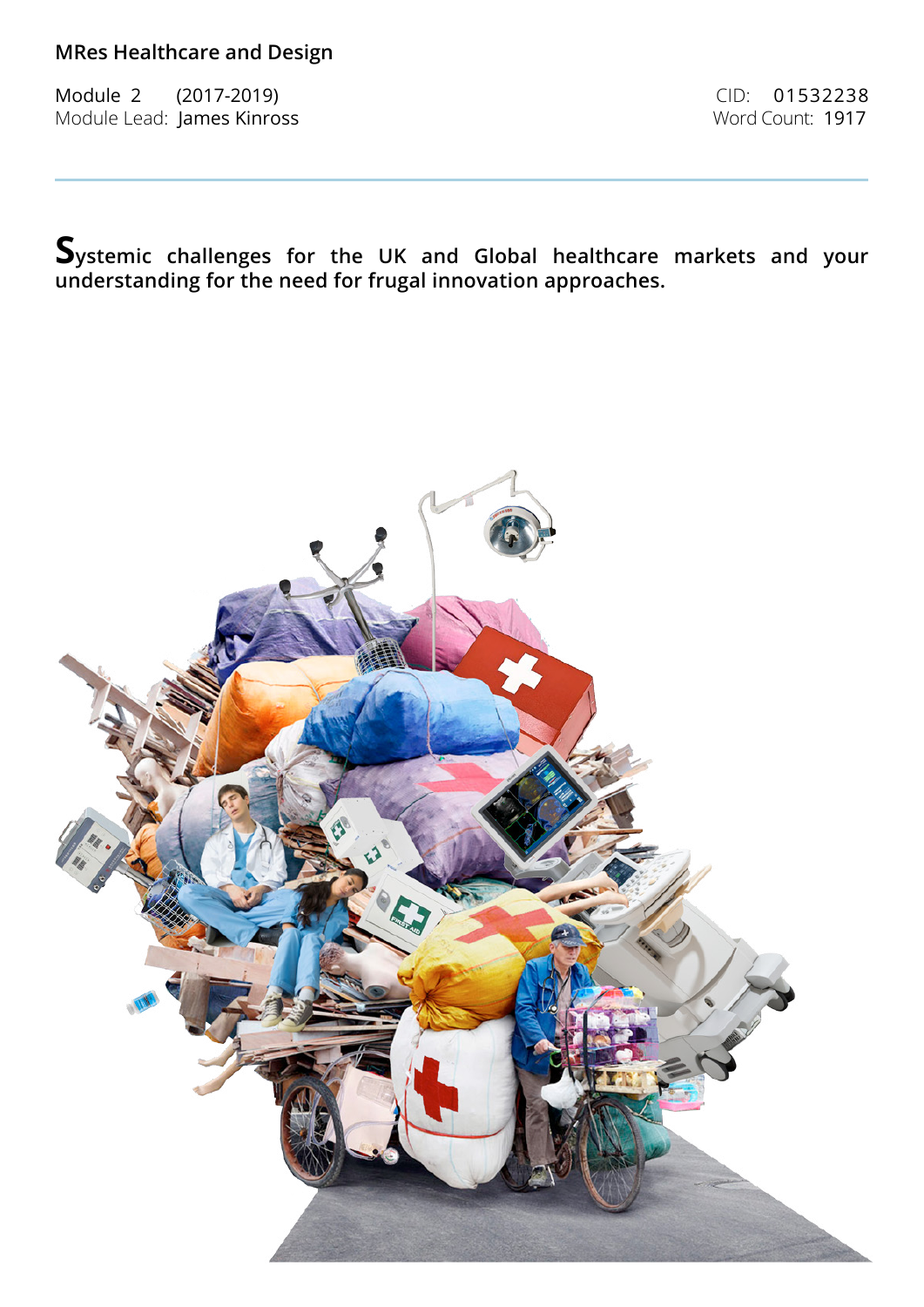#### **Abstract**

Global health markets varies greatly, ranging from the market based US models to the nationalised Cuban model. The UK model offers a national health service system combined with a small percentage of non-NHS providers. Each of these models share the inherent challenges of the healthcare market as well as issues arising from the changing global society, such as the growing global population, lack of access to healthcare and increasing healthcare cost.

With finite resources and finance, the most appropriate solution to such global systematic challenge is through innovation. However, not all innovations takes into account the economic and social dynamics of the market.

This essay discusses the fundamental make ups and challenges facing the UK and global health market and seeks to explore how frugal innovations can effectively address these challenges.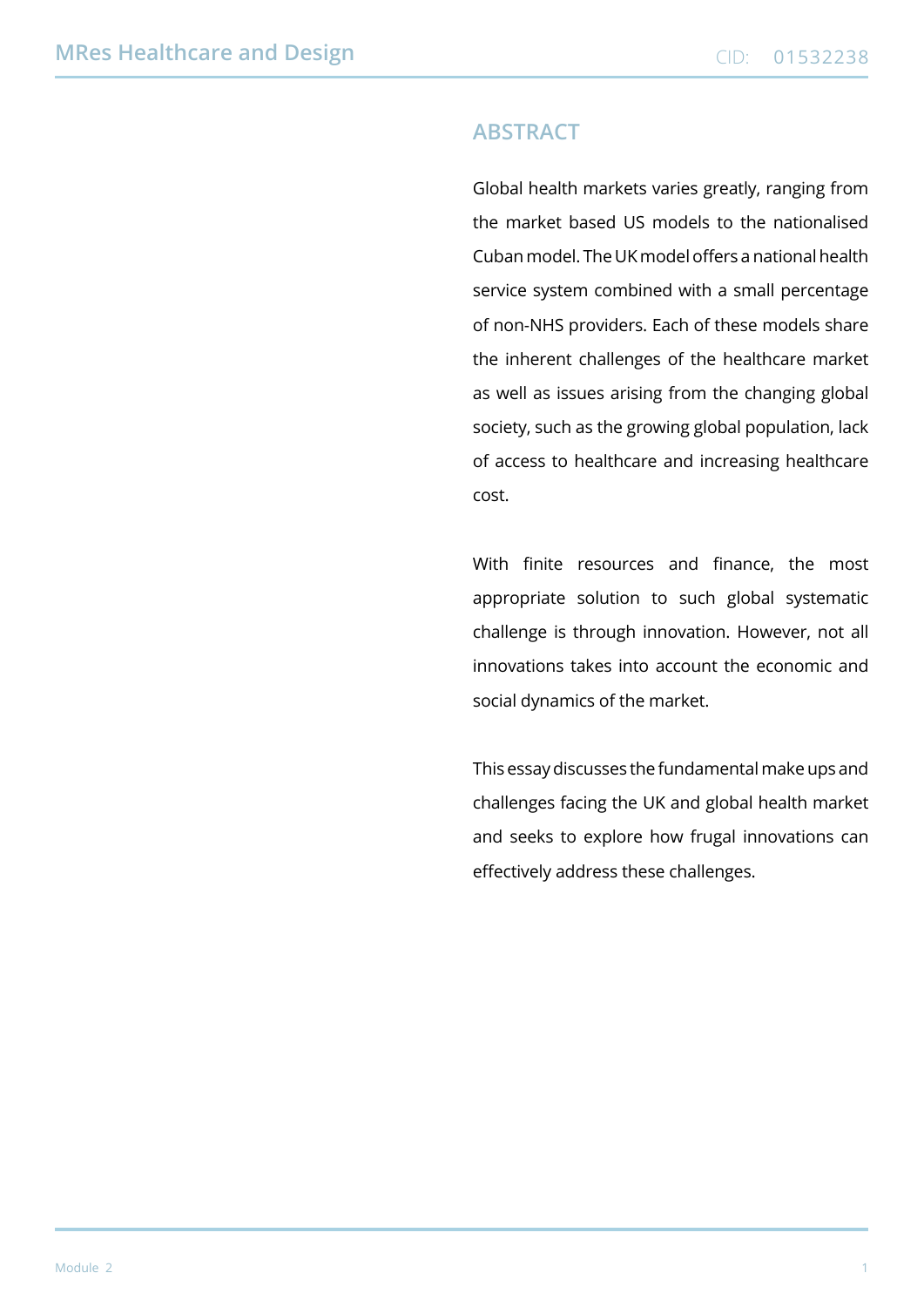## 1.0 **Introduction**

The health market is the interaction of the healthcare users (consumer) and healthcare providers (supplier), be it directly or indirectly through intermediaries. Such interaction determines the cost of healthcare products and services being exchanged<sup>1</sup>. This can vary greatly in different market conditions.

The way in which health services are delivered also varies. In the global context, this ranges from the market-based model as seen in the US, where services are paid directly by patients or patients' health insurances; to the fully governmentfinanced model, such as the national health system in Cuba. Others include markets that are supported through development aid, or smaller markets that are supported through charities or volunteering organisations.

The UK operates in between the highly privatized US market and the fully nationalized Cuban model, with an overall National Health System and a small mix of independent sector providers (ISP) - including social enterprises, local authorities and for-profit providers. Approximately 10% of the government health spend goes to such non-NHS providers<sup>2</sup>.

Each of these systems share the inherent challenges of the healthcare market as well as issues arising from the changing society, such as the growing global population, lack of access to healthcare and the increasing healthcare cost.

The following chapters look firstly at the fundamental make-up of the market economy in the healthcare sector and address its inherent challenges. It then discuss the benefits of frugal innovation, before addressing the role innovation play in the healthcare market.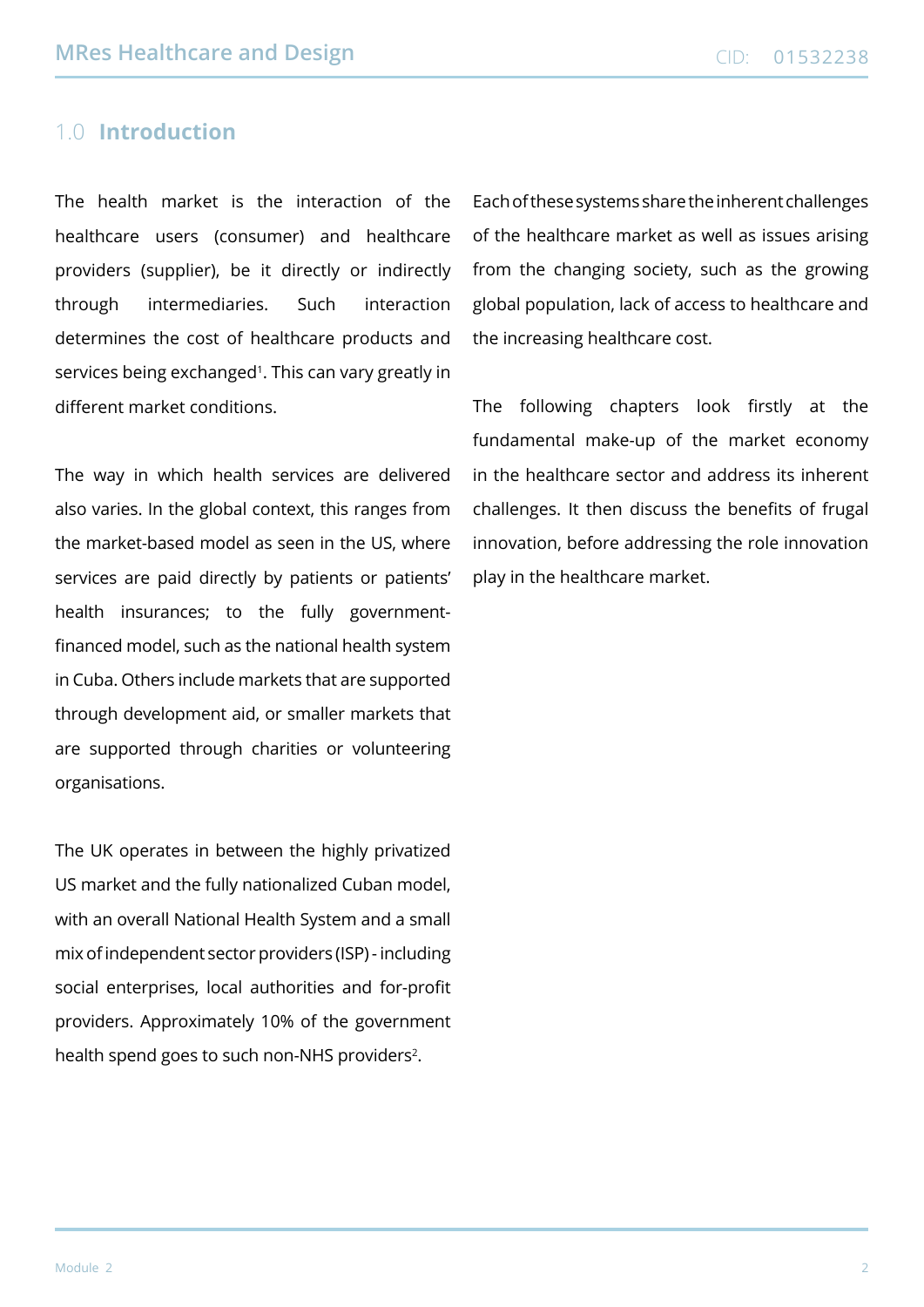# 2.0 **Challenges of the Health Market**

Globalization created interdependencies between all nations and brought many common healthcare challenges, the need to work together and on the determinants of health is ever more important. Evident in the domino effect of financial crises in 2008 and the speed at which global epidemics spread - from the current Zika outbreak to the 2014-16 Ebola epidemic. As the world 'shrinks' and medical, science and technology advances, world population grows rapidly and people live longer. The 7 billion human population is expected to increase to 9.5 billion by 20753 , all sharing the precious and finite resources: food, water and energy; and all demanding the fundamental human needs: health and wellbeing.

The emerging economies brought with them a large group of health care consumers estimated to consume one-third of global health expenditure<sup>4,5</sup>, with concerns that not necessarily aligning with the traditional US, European and Japanese markets. The infrastructure of the global healthcare market is complex and forms a major economic sector in its own right, accounting for US\$9.59 trillion according to pwc analysis<sup>6</sup> and \$8.7 trillion by 2020 according to Deloitte<sup>7</sup>.

One of the major challenges facing the health market, globally as well as within the UK, is the rising cost of healthcare. In an ideal freemarket, it would be assumed that demands and



Health Care Growth Rates Through 2022. Showeing Uniform increase in demand globally. Source: Delloitte.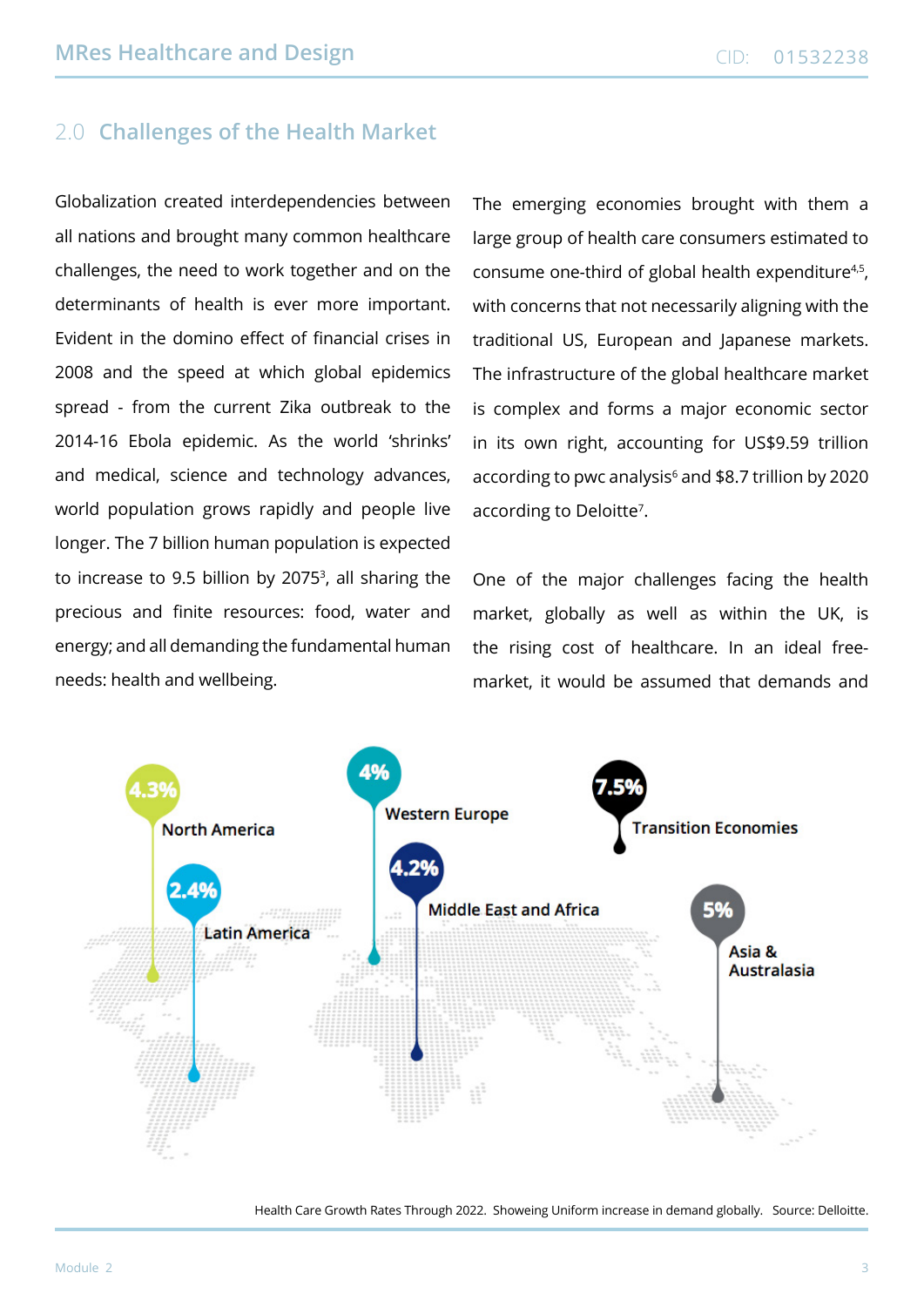supplies would inevitably find a balance and allocate resources effectively, thus settling on an equilibrium price.<sup>9</sup> However, the reality and the nature of the healthcare market system mean that such equilibrium is an unrealistic proposition, as, inherently, the healthcare system is far from an ideal competitive market<sup>10,11</sup>.

Professional licensing and regulations, long and costly training processes, expensive investment requirements, variation on quality and cost of care are some of the barriers that contravenes a level playing field for smaller and more recent entries to the market, or indeed, for exiting the market.

Thus, the healthcare market is prone to manipulation, imbalance or failure. As a result, major players in the healthcare system often have the power to control the market and set prices for products and services. Evident in examples where a pharmaceutical company gains patent on a drug - thus permits it, in effect, the monopoly of the market for the duration of the patent.

Furthermore health, in itself, is not a product or services in a traditional sense, as it cannot be exchanged between consumers nor does it necessarily provide satisfaction<sup>12</sup> (conditions of a patient may worsen or procedures can be painful). The demand for health is much dependent on the individual's willingness to regain good health $13$ . Therefore, this poses a fundamental challenge

for the market, as it is more difficult to determine prices and quantities.

Another key challenge for the healthcare market is the inherent flaws in what economically understood as 'information asymmetry'14, such that one party within a transaction possesses more knowledge or information than the other party. In a doctor-patient context, the doctor as a provider of a service would, at the same time, be acting on behalf of a patient's interest.

This opens up potential risks for the 'supply induced demand'15 where an individual controls the decision making process on both the supply and demand of a product. The scandals in NHS with GP practices profiting from funding is a clear example of "supply induced demand" driven by selfish profit making and the conflict of interest<sup>16</sup>.

It has been argued that such misalignment (information asymmetry) is a result of economic scarcity<sup>17</sup>, and many believe the best way to address information asymmetry is by encouraging free-market institutions and deregulation of healthcare industry thus opening up competition and encourage innovation<sup>18</sup>. As with the UK government's Health and Social Care Act 2012, a political decision that aimed to extend a marketbased approach for the NHS.

But such argument is based on the assumption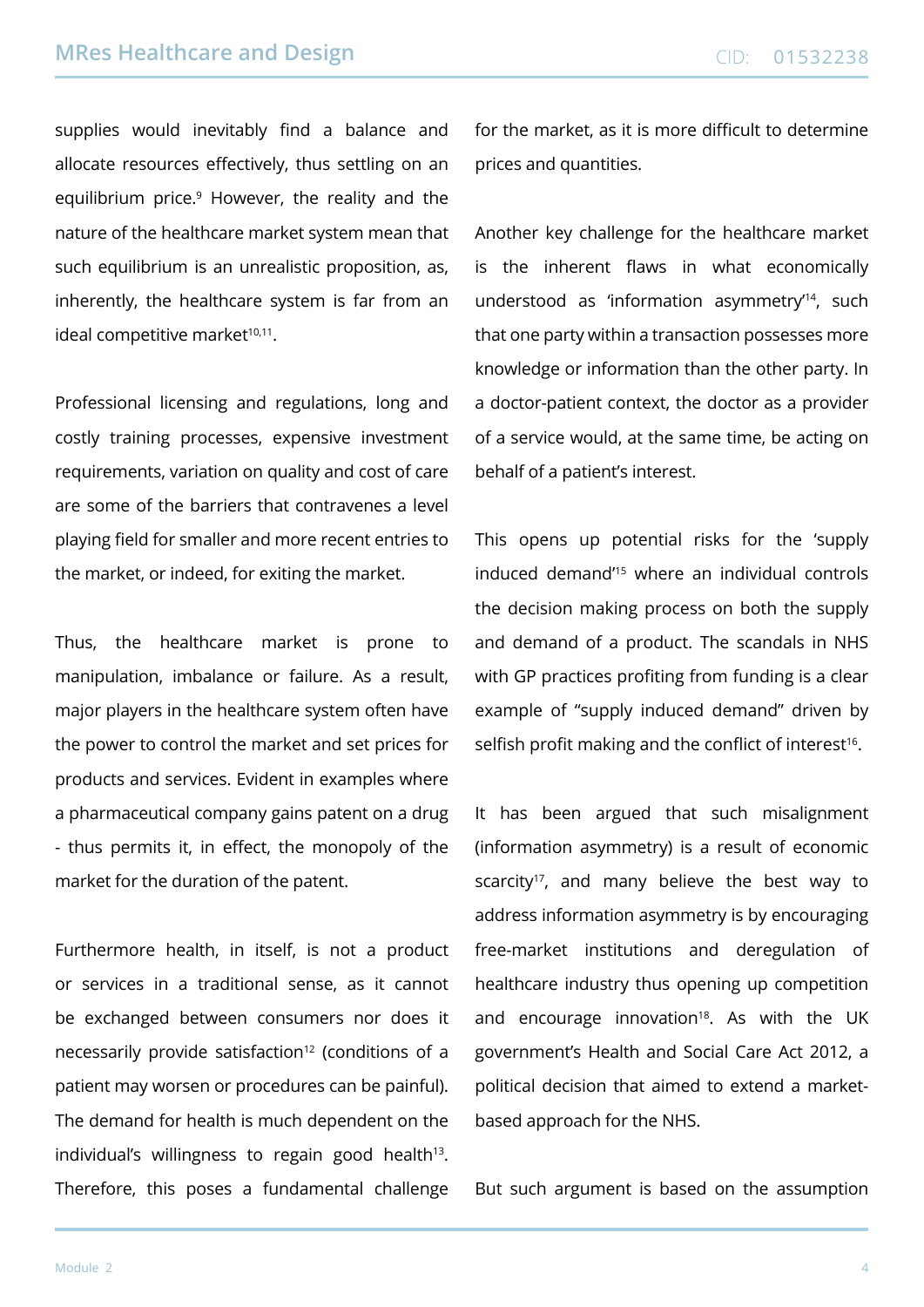of an ineffective and non-incentivized central government and the believe that the profit driven private sector is the best vehicle to achieve efficiency and incentivize innovation. This argument is also dependent on one's political and social stance, and raises the question: Is healthcare a commodity, which can be consumed and can be traded; or is it a fundamental human right, that shall be accessible to all?

Fortunately, there is a growing consensus around the world that indicates a trend to greater inclusivity of healthcare system and awareness of healthcare being a right<sup>19</sup>. The way to increase universal access and achieve inclusivity is through innovations that are cost effective yet achieves the optimum goal. As will be discussed later, this leads to what was termed frugal innovation, a system of innovation initiated in resource scarce emerging markets and benefited non-affluent populations, before finding its way into developed markets<sup>20</sup>.

# 3.0 **Frugal Innovation in Healthcare**

Innovation can be defined as a novel yet appropriate solution to a problem $21$ . Within the context of healthcare, therefore, an innovation shall fulfil the current healthcare market demand, namely that it shall alleviate the pressure of population growth, address the inherent imbalanced market, address raising cost, and deliver better health access and services for all. These challenges can be addressed with the three key characteristics of frugal innovation, as it brings substantial cost reduction, focuses on functionalities and maximises performance level<sup>22</sup>.

In simple terms, an innovation that is frugal shall 'do better with less for more'23 by maximizing its value to resources ratio. Thus the concept of frugal is not dissimilar to the concepts of economic efficiency and sustainability, but a frugal innovation encompasses a wider consideration that includes economic and societal impact<sup>24</sup>.



A traditional ultrasound unit found in hospitals in developed nations is not necessarily useful in rural villages of developing countries, where scared resources and lack of basic infrustructure is, in itself, a challenge to overcome.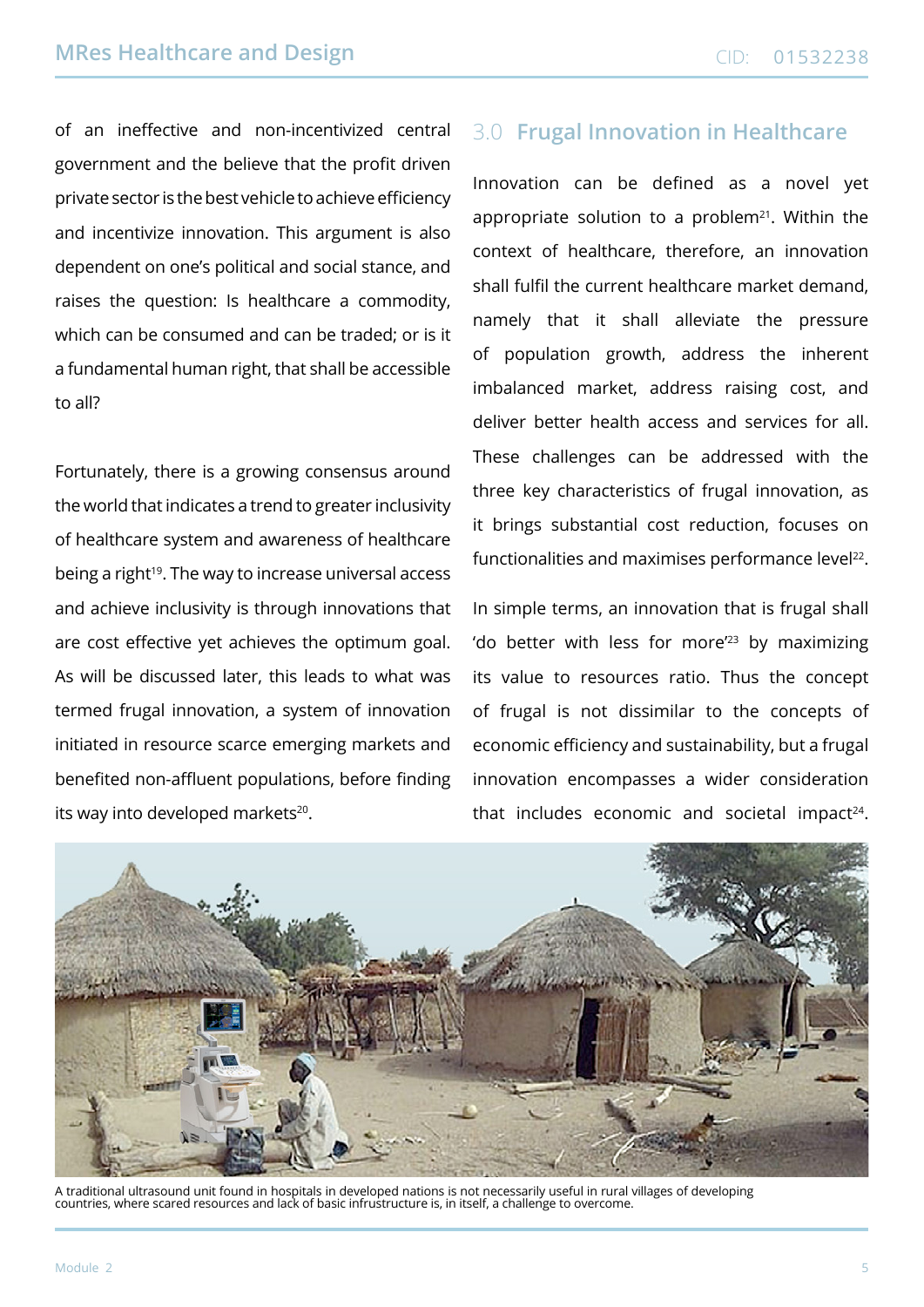Same thing cannot be said for all forms of innovations. As Weyrauch and Herstatt (2016) identified, an innovation is only considered frugal when it reduces cost, increases functionality and enhances performance. It therefore has a further impact on serving patients in all corners of the world, from the shanty towns in India to global capitals in the West.

An example of a frugal innovation is the Vscan ultrasound device from GE Healthcare, produced by its local team in China, which helped to address one of the key challenges identified in United Nations Millennium Development Goals - improve maternal care25.

Rural villages in emerging economies often lack hospital infrastructures, as recent as 2015, only half of the women in the world received the recommended antenatal care26. In order to cater for women in rural areas, GE Health produced a portable battery operated ultrasound device that

omitted large ultrasound machines, found in hospitals in the West. At the launch in China in 2008, the Vscan was on the market for 15% of the cost of a lower-end traditional ultrasound unit<sup>27</sup>. At the same time as benefiting the developing worlds, the clear advantages of such device also started to eat away market shares from the premium traditional counterparts in US<sup>28</sup> and has been implemented in the UK since 2016<sup>29</sup>. Such example demonstrated the effect of a reverse effect of frugal innovation<sup>30</sup>.

Other frugal innovation can be found across the world, from the use of common paper clip instead of Raney clips in surgeries in India<sup>31</sup>, to using power drills for orthopaedic surgeries in Africa<sup>32</sup>. Such innovations are frugal, as they in no way compromises quality or safety of the conventional alternatives, rather the functionalities and performances are retained and often enhanced while, importantly, vastly reducing the cost.





A typical surgical drill. £20,000 - £30,000 A household drill with autoclavable covering. Approx. £1600

One London hospital recently placed an order for 11 drills, with 30% discount, the order cost £234,000. The same order with the adopted household drill with autoclavable covering would cost £18,000. A 92% cost saving. Information source: The Guardian

 $\sigma$ T $\sim$ 

*off*

Massive Reduction

*92 %*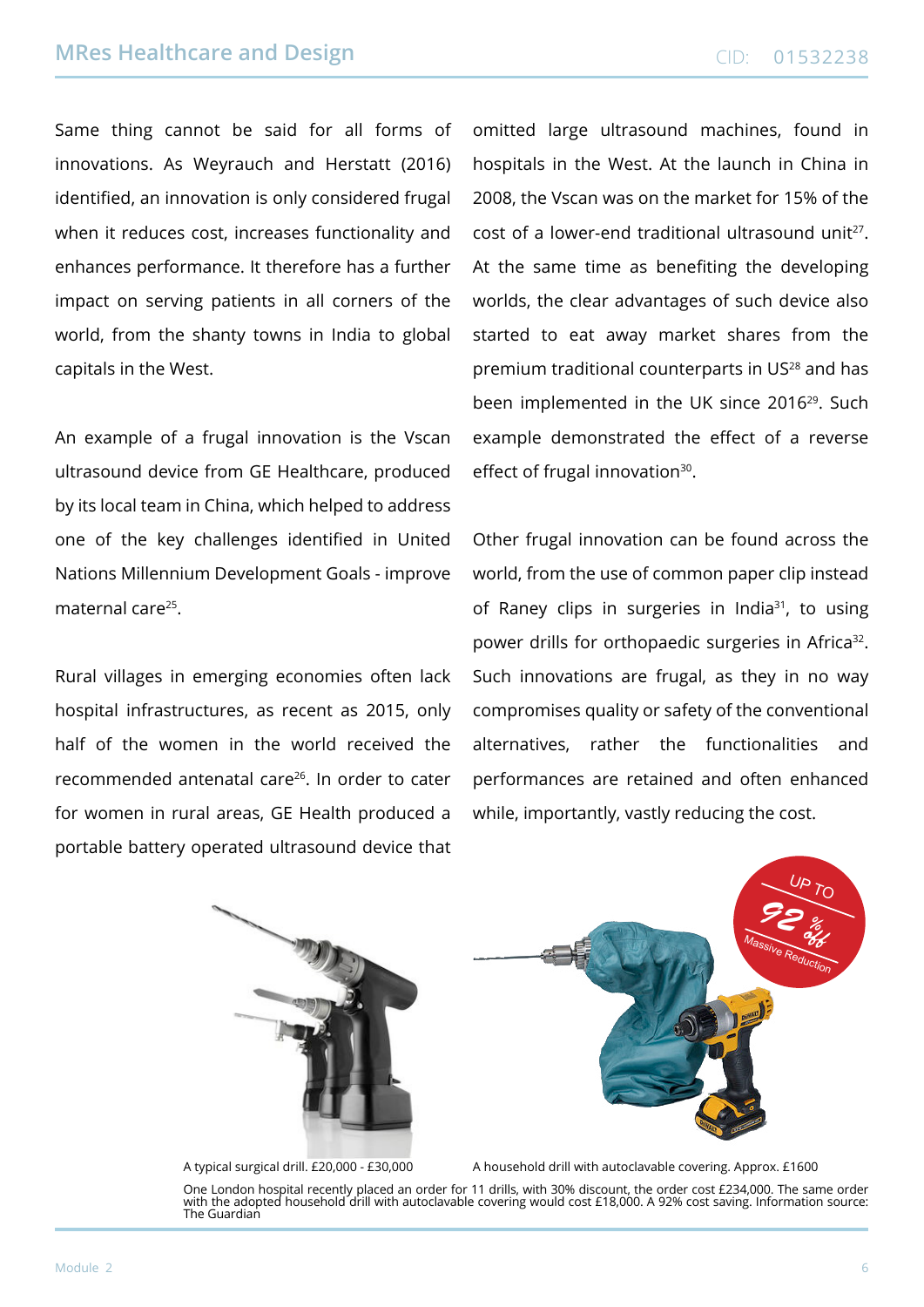## 4.0 **Innovation and the Health Market**

Having defined the key challenges of the healthcare market and understood the benefit of the frugal innovation, it is important to touch on the central role innovation plays in the healthcare economy. As discussed earlier, the healthcare market does not follow the conventional economic model. Simply providing service or product innovations does not necessarily bring financial benefits.

Studies have shown technology innovations for healthcare developed in large organisations brings little in terms of value for money, whether such product is developed in a developed or developing country, and has little effect on improving quality or result<sup>33</sup>. Many argued that advance in technology actually contributed to expenditure growth<sup>34</sup>. In part, this is the result of technology and treatment innovations that increased demand without reducing cost of delivery.

Theoretically, innovations such as magnetic resonance imaging (MRI) and computer tomography (CT) machines, for example, would enable early detection and thus lead to lower cost for treatment and care overall. However, this has not been the case in the United States, which possesses the greater number of such machines<sup>35</sup>. Furthermore,

despite continued innovation in healthcare related technology and services over the past few decades, around the world the cost of overall healthcare continues to rise.

In the context of the UK market, the benefits of innovation is widely understood, evident in the introduction of the London Centre of Innovation Excellence in 2013, with a focus on healthcare<sup>36</sup>. Equally as important would be for policy makers in UK and around the globe to recognise the commercial adaptability of an innovation<sup>37</sup>.

The example of Vscan showed the effectiveness of an innovation which satisfied all three criteria of a frugal innovation identified by Weyrauch and Herstatt (2016). Compared with a traditional model, the Vscan dramatic increased its affordability (with 85% cost reduction), increased the functionality (ease of use and portable) and maximised its performance (providing quick diagnosis for villagers in developing economy as well as city dwellers in global capitals). Such example successfully demonstrated the effectiveness of a frugal innovation and how its adaptability to different markets bring benefits to a wide audience.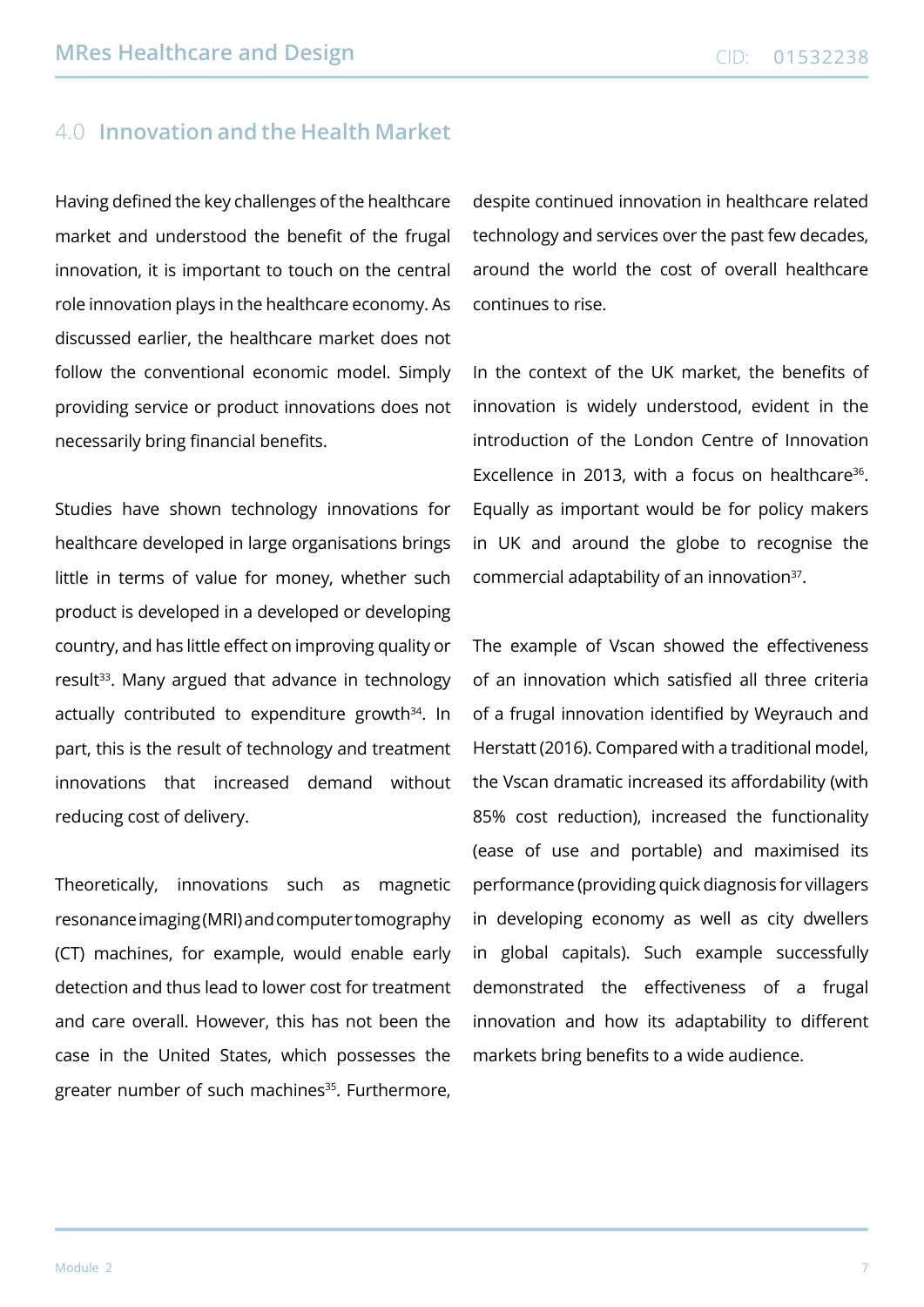#### 5.0 **Conclusion**

As demonstrated in this report, the nature of the healthcare market presents inherent difficulties and systemic imbalance. Furthermore, the rapid increase of population and the growing cost of healthcare exacerbated the challenges to ensuring a sustainable healthcare market. Whether in the UK or globally, understanding the economics of the health market matters.

Whilst certain innovations and technological advances brings enhancements in functionality and/or performance, it may also contribute to the growing increase in healthcare cost. Ultimately, frugal innovation is the most effective solutions to the challenges we face, with its ability to provide cost effective solutions that are high in functionality and performance and its ability to adopt and integrate into existing healthcare systems.